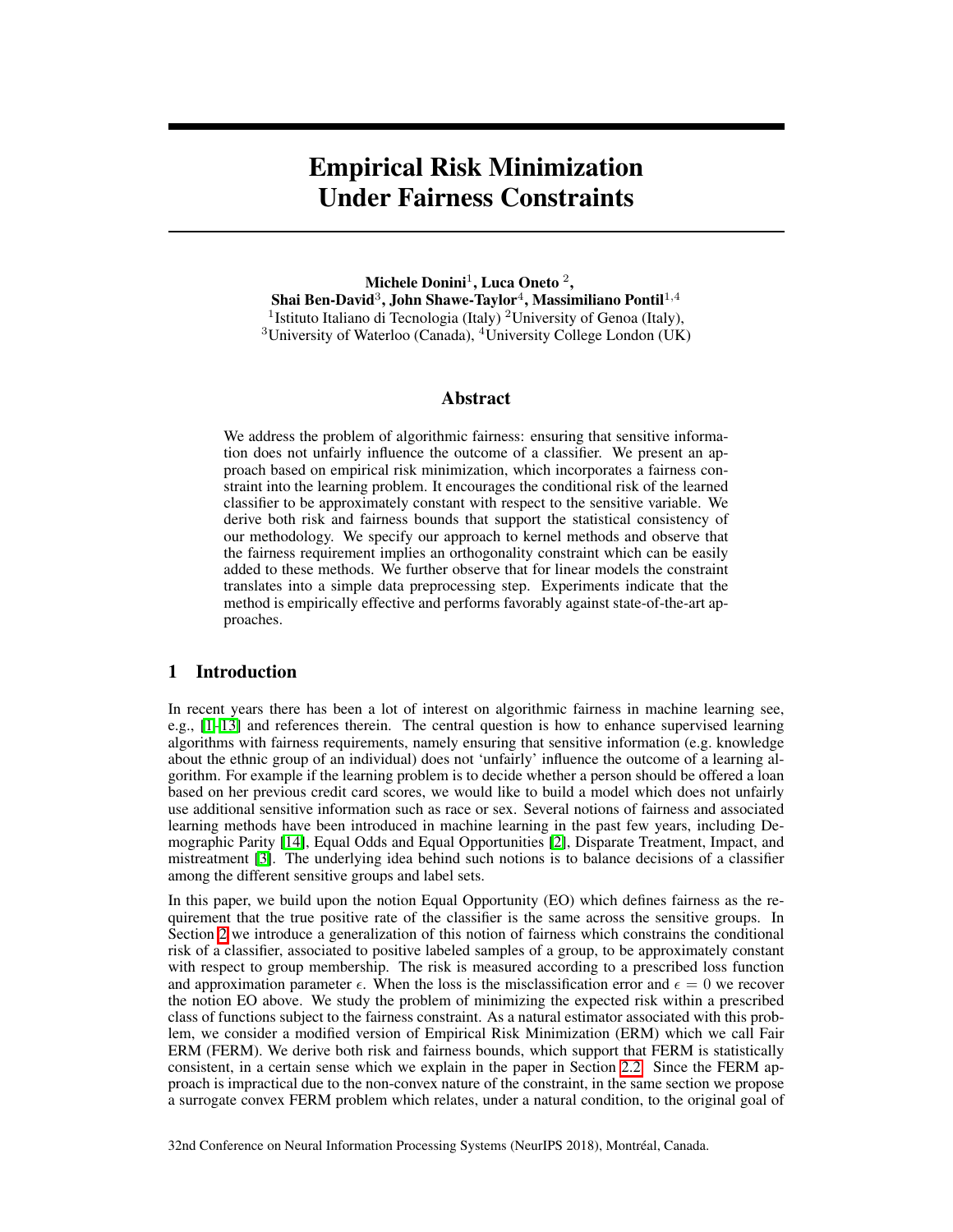minimizing the misclassification error subject to a relaxed EO constraint. We further observe that our condition can be empirically verified to judge the quality of the approximation in practice. As a concrete example of the framework, in Section  $\overline{3}$  we describe how kernel methods such as support vector machines (SVMs) can be enhanced to satisfy the fairness constraint. We observe that a particular instance of the fairness constraint for  $\epsilon = 0$  reduces to an orthogonality constraint. Moreover, in the linear case, the constraint translates into a preprocessing step that implicitly imposes the fairness requirement on the data, making fair any linear model learned with them. We report numerical experiments using both linear and nonlinear kernels, which indicate that our method improves on the state-of-the-art in four out of five datasets and is competitive on the fifth dataset. Additional technical steps and experiments are presented in the supplementary material.

In summary the contributions of this paper are twofold. First, we outline a general framework for empirical risk minimization under fairness constraints. The framework can be used as a starting point to develop specific algorithms for learning under fairness constraints. As a second contribution, we shown how a linear fairness constraint arises naturally in the framework and allows us to develop a novel convex learning method that is supported by consistency properties both in terms of EO and risk of the selected model, performing favorably against state-of-the-art alternatives on a series of benchmark datasets.

Related Work. Work on algorithmic fairness can be divided in three families. Methods in the first family modify a pretrained classifier in order to increase its fairness properties while maintaining as much as possible the classification performance:  $\sqrt{2\sqrt{15}}$  are examples of these methods, however no consistency properties nor comparison with state-of-the-art proposals are provided. Methods in the second family enforce fairness directly during the training step, e.g.  $[3]$   $[18]$  $[26]$ . However they either provide non-convex approaches to the solution of the problem or derive consistency results for the non-convex formulation, resorting later to a convex approach which is not theoretically grounded; The third family of methods implements fairness by modifying the data representation and then employs standard machine learning methods:  $[4, 7, 27]$  $[4, 7, 27]$  $[4, 7, 27]$  $[4, 7, 27]$ -30] are examples of these methods. Again, no consistency property nor comparison with state-of-the-art proposal are provided. Our method belongs to the second family, in that it directly optimizes a fairness constraint related to the notion of EO discussed above. Furthermore, in the case of linear models, our method translates into an efficient preprocessing of the input data, with methods in the third family. Finally our method can be extended to deal with other frameworks like the multitask learning one [\[31\]](#page-10-3). As we shall see, our approach is statistically consistent and performs favorably against the state-of-the-art. We are aware that other convex methods exist, e.g.  $\left[\frac{32}{34}\right]$  which, however, do not compare with other state-ofthe-art solutions and do not provide consistency. In this sense, an exception is  $\left[\prod_{n=1}^{\infty}$  but, contrarily to our proposal, do not enforce a fairness constraint directly in the learning phase. We note that a more detailed comparison between our proposal and state-of-the-art is reported in the supplementary material, Section C

## <span id="page-1-0"></span>2 Fair Empirical Risk Minimization

In this section, we present our approach to learning with fairness. We begin by introducing our notation. We let  $\mathcal{D} = \{(x_1, s_1, y_1), \ldots, (x_n, s_n, y_n)\}$  be a sequence of *n* samples drawn independently from an unknown probability distribution  $\mu$  over  $\mathcal{X} \times \mathcal{S} \times \mathcal{Y}$ , where  $\mathcal{Y} = \{-1, +1\}$  is the set of binary output labels,  $S = \{a, b\}$  represents group membership among two groups<sup>[[1](#page-1-1)]</sup> (e.g. 'female' or 'male'), and  $\chi$  is the input space. We note that the input  $x \in \chi$  may further contain or not the sensitive feature  $s \in S$  in it. We also denote by  $\mathcal{D}^{+,g} = \{(\mathbf{x}_i, s_i, y_i) : y_i = 1, s_i = g\}$  for  $g \in \{a, b\}$ and  $n^{+,g} = |\mathcal{D}^{+,g}|$ . Let us consider a function (or model)  $f : \mathcal{X} \to \mathbb{R}$  chosen from a set *F* of possible models. The error (risk) of  $f$  in approximating  $\mu$  is measured by a prescribed loss function  $\ell : \mathbb{R} \times \mathcal{Y} \to \mathbb{R}$ . The risk of f is defined as  $L(f) = \mathbb{E}[\ell(f(\boldsymbol{x}), y)]$ . When necessary we will indicate with a subscript the particular loss function used, i.e.  $L_p(f) = \mathbb{E} [\ell_p(f(\boldsymbol{x}), y)].$ 

The purpose of a learning procedure is to find a model that minimizes the risk. Since the probability measure  $\mu$  is usually unknown, the risk cannot be computed, however we can compute the empirical risk  $\hat{L}(f) = \hat{E}[\ell(f(\mathbf{x}), y)]$ , where  $\hat{E}$  denotes the empirical expectation. A natural learning strategy, called Empirical Risk Minimization (ERM), is then to minimize the empirical risk within a prescribed set of functions.

<span id="page-1-1"></span><sup>&</sup>lt;sup>1</sup>The extension to multiple groups (e.g. ethnic groups) is briefly discussed in the supplementary material, Section [I.](#page-0-0)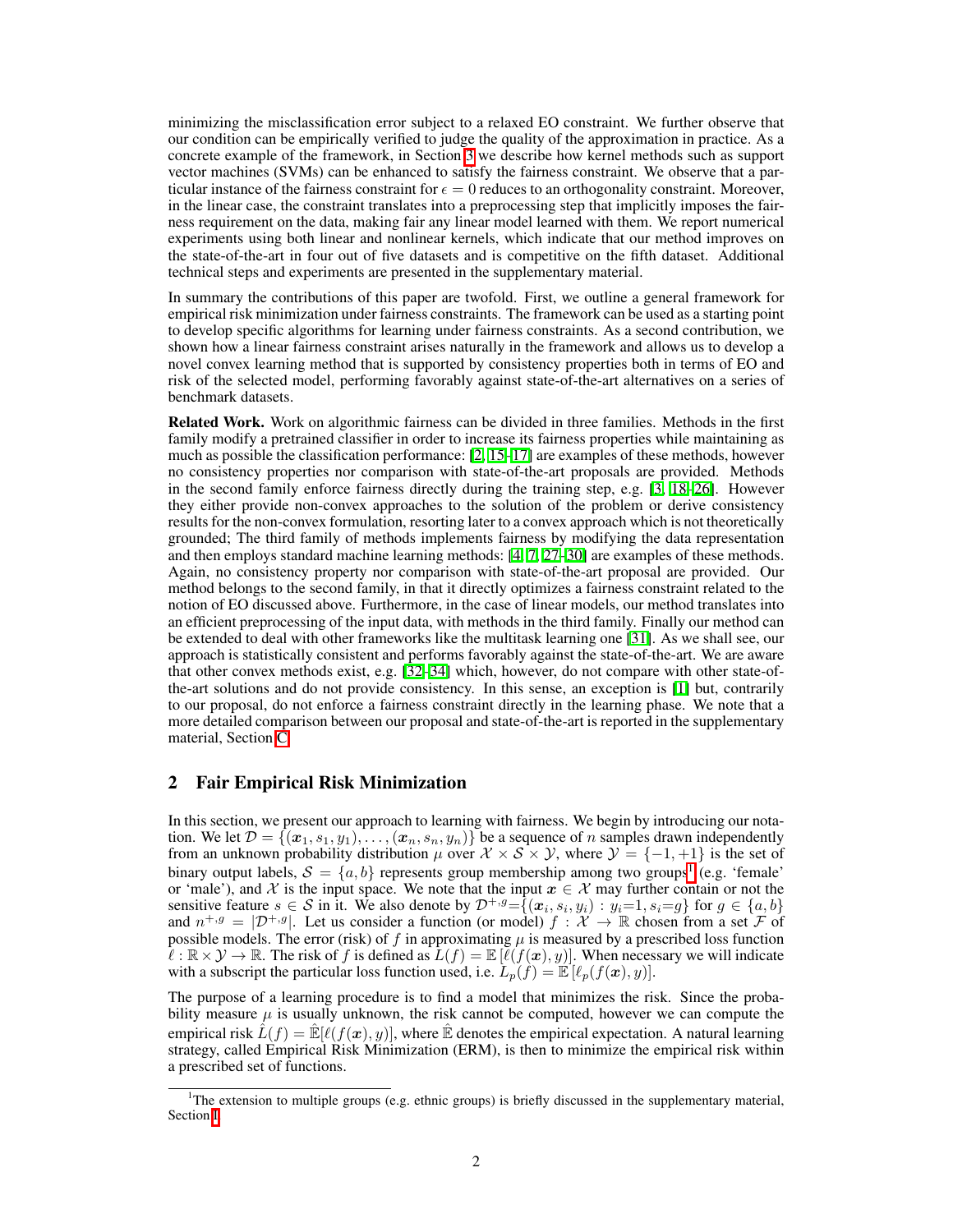#### 2.1 Fairness Definitions

In the literature there are different definitions of fairness of a model or learning algorithm  $[\Pi \cdot \mathbf{3}]$ , **3**, but there is not yet a consensus on which definition is most appropriate. In this paper, we introduce a general notion of fairness which encompasses some previously used notions and it allows to introduce new ones by specifying the loss function used below.

<span id="page-2-1"></span>**Definition 1.** Let  $L^{+,g}(f) = \mathbb{E}[\ell(f(\boldsymbol{x}), y)|y=1, s=g]$  be the risk of the positive labeled samples in *the g*-th group, and let  $\epsilon \in [0,1]$ . We say that a function f is  $\epsilon$ -fair if  $|L^{+,a}(f) - L^{+,b}(f)| \leq \epsilon$ .

This definition says that a model is fair if it commits approximately the same error on the positive class independently of the group membership. That is, the conditional risk  $L^{+,g}$  is approximately constant across the two groups. Note that if  $\epsilon = 0$  and we use the hard loss function,  $\ell_h(f(\mathbf{x}), y) =$  $\mathbb{1}_{\{y f(\bm{x}) \leq 0\}}$ , then Definition  $\overline{1}$  is equivalent to definition of EO proposed by  $\overline{2}$ , namely

$$
\mathbb{P}\left\{f(\boldsymbol{x}) > 0 \,|\, y = 1, s = a\right\} = \mathbb{P}\left\{f(\boldsymbol{x}) > 0 \,|\, y = 1, s = b\right\}.\tag{1}
$$

This equation means that the true positive rate is the same across the two groups. Furthermore, if we use the linear loss function  $\ell_l(f(\mathbf{x}), y) = (1 - yf(\mathbf{x}))/2$  and set  $\epsilon = 0$ , then Definition [1](#page-2-1) gives

<span id="page-2-5"></span><span id="page-2-2"></span>
$$
\mathbb{E}[f(\boldsymbol{x}) \mid y = 1, s = a] = \mathbb{E}[f(\boldsymbol{x}) \mid y = 1, s = b].
$$
\n(2)

By reformulating this expression we obtain a notion of fairness introduced in  $\boxed{1}$ 

$$
\sum_{g \in \{a,b\}} \left| \mathbb{E}[f(x) \mid y=1, s=g] - \mathbb{E}[f(x) \mid y=1] \right| = 0.
$$

Yet another implication of Eq.  $(2)$  is that the output of the model is uncorrelated with respect to the group membership conditioned on the label being positive [\[35\]](#page-10-6), that is, for every  $g \in \{a, b\}$ , we have

$$
\mathbb{E}[f(\bm{x})1_{\{s=g\}} \mid y=1] = \mathbb{E}[f(\bm{x})|y=1]\mathbb{E}[1_{\{s=g\}} \mid y=1].
$$

Finally, we observe that our approach naturally generalizes to other fairness measures that are based on conditional probabilities, e.g. equal odds  $[2]$  (see the supplementary material, Section  $[2]$ ). Specifically, we would require in Definition  $\frac{1}{\ln x}$  that  $|L^{y,a}(f) - L^{y,b}(f)| \leq \epsilon$  for both  $y \in \{-1, 1\}$  $y \in \{-1, 1\}$  $y \in \{-1, 1\}$ .

#### <span id="page-2-0"></span>2.2 Fair Empirical Risk Minimization

In this paper, we aim at minimizing the risk subject to a fairness constraint. Specifically, we consider the problem

<span id="page-2-3"></span>
$$
\min\left\{L(f):f\in\mathcal{F},\ \left|L^{+,a}(f)-L^{+,b}(f)\right|\leq\epsilon\right\},\tag{3}
$$

where  $\epsilon \in [0, 1]$  is the amount of unfairness that we are willing to bear. Since the measure  $\mu$ is unknown we replace the deterministic quantities with their empirical counterparts. That is, we replace Problem  $\overline{3}$  with

$$
\min\left\{\hat{L}(f) : f \in \mathcal{F}, \ \left|\hat{L}^{+,a}(f) - \hat{L}^{+,b}(f)\right| \le \hat{\epsilon}\right\},\tag{4}
$$

where  $\hat{\epsilon} \in [0, 1]$ . We will refer to Problem  $\vec{A}$  as FERM.

We denote by  $f^*$  a solution of Problem  $3$ , and by  $\hat{f}$  a solution of Problem  $4$ . In this section we will show that these solutions are linked one to another. In particular, if the parameter  $\hat{\epsilon}$  is chosen appropriately, we will show that, in a certain sense, the estimator  $\hat{f}$  is consistent. In order to present our observations, we require that it holds with probability at least  $1 - \delta$  that

<span id="page-2-4"></span>
$$
\sup_{f \in \mathcal{F}} |L(f) - \hat{L}(f)| \le B(\delta, n, \mathcal{F})
$$
\n(5)

where the bound  $B(\delta, n, \mathcal{F})$  goes to zero as *n* grows to infinity if the class  $\mathcal F$  is learnable with respect to the loss [see e.g.  $\overline{36}$ , and references therein]. For example, if *F* is a compact subset of linear separators in a Reproducing Kernel Hilbert Space (RKHS), and the loss is Lipschitz in its first argument, then  $B(\delta, n, \mathcal{F})$  can be obtained via Rademacher bounds [see e.g.  $\boxed{37}$ ]. In this case  $B(\delta, n, \mathcal{F})$  goes to zero at least as  $\sqrt{1/n}$  as *n* grows to infinity, where  $n = |\mathcal{D}|$ .

We are ready to state the first result of this section (proof is reported in supplementary material, Section **B**).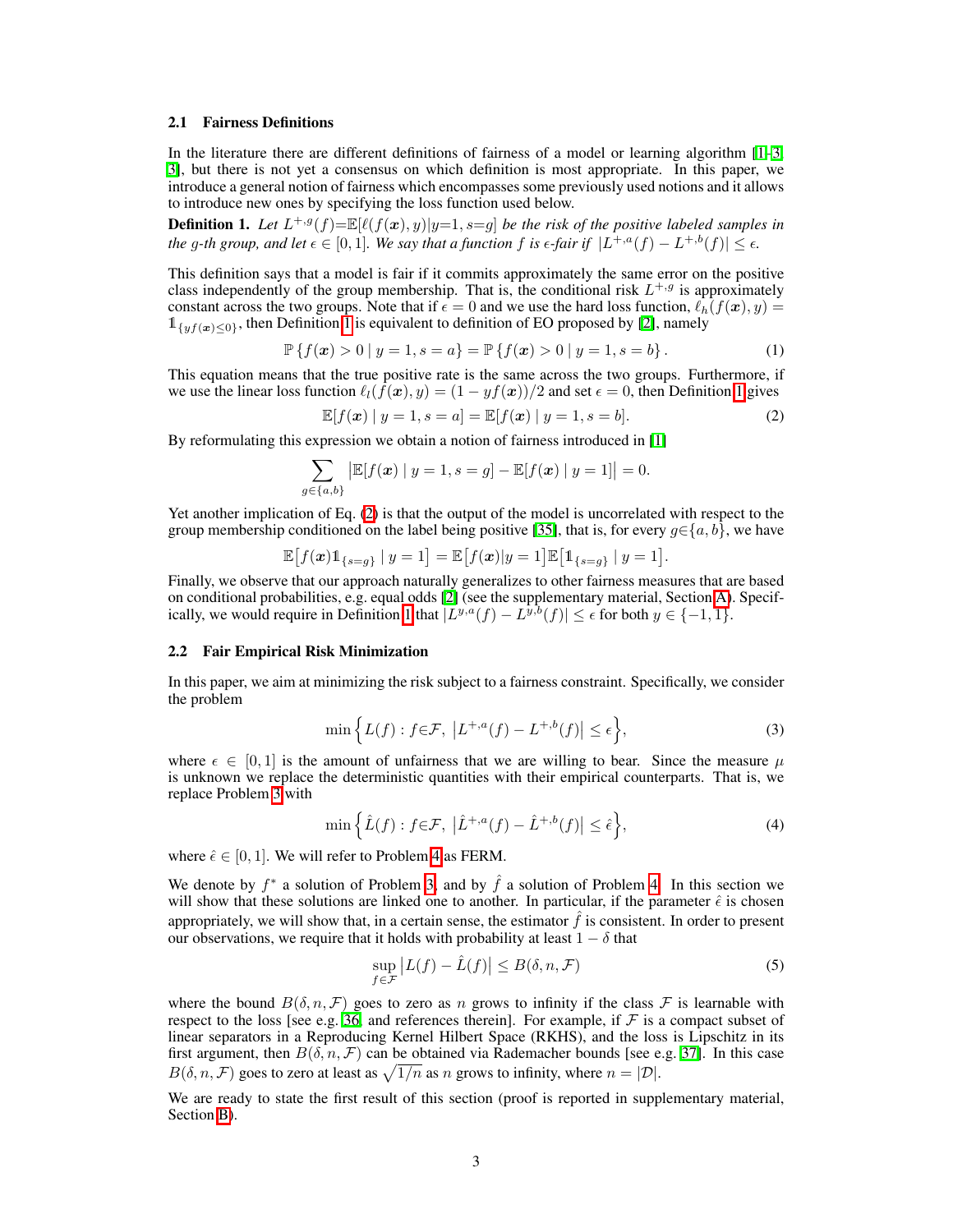<span id="page-3-0"></span>**Theorem 1.** Let F be a learnable set of functions with respect to the loss function  $\ell : \mathbb{R} \times \mathcal{Y} \to \mathbb{R}$ , *let*  $f^*$  *be a solution of Problem*  $\beta$ *)* and let  $\hat{f}$  *be a solution of Problem*  $\beta$ *)* with

$$
\hat{\epsilon} = \epsilon + \sum_{g \in \{a, b\}} B(\delta, n^{+, g}, \mathcal{F}). \tag{6}
$$

With probability at least  $1 - 6\delta$  it holds simultaneously that

$$
L(\hat{f}) - L(f^*) \le 2B(\delta, n, \mathcal{F}) \quad \text{and} \quad \left| L^{+,a}(\hat{f}) - L^{+,b}(\hat{f}) \right| \le \epsilon + 2 \sum_{g \in \{a,b\}} B(\delta, n^{+,g}, \mathcal{F}).
$$

A consequence of the first statement of Theorem  $\mathbf{1}$  is that as *n* tends to infinity  $L(\hat{f})$  tends to a value which is not larger than  $L(f^*)$ , that is, FERM is consistent with respect to the risk of the selected model. The second statement of Theorem  $\prod$ , instead, implies that as *n* tends to infinity we have that  $f$  tends to be  $\epsilon$ -fair. In other words, FERM is consistent with respect to the fairness of the selected model.

Thanks to Theorem  $\frac{1}{\sqrt{2}}$  we can state that  $f^*$  is close to  $\hat{f}$  both in term of its risk and its fairness. Nevertheless, our final goal is to find an  $f_h^*$  which solves the following problem

<span id="page-3-6"></span><span id="page-3-1"></span>
$$
\min\left\{L_h(f) : f \in \mathcal{F}, \ \left|L_h^{+,a}(f) - L_h^{+,b}(f)\right| \le \epsilon\right\}.
$$
\n(7)

Note that the objective function in Problem  $\overline{7}$  is the misclassification error of the classifier *f*, whereas the fairness constraint is a relaxation of the EO constraint in Eq. [\(1\)](#page-2-5). Indeed, the quantity  $\left| L_h^{+,a}(f) - L_h^{+,a}(f) \right|$  $L_h^{+,b}(f)$  is equal to

$$
\left| \mathbb{P}\left\{ f(\boldsymbol{x}) > 0 \mid y = 1, s = a \right\} - \mathbb{P}\left\{ f(\boldsymbol{x}) > 0 \mid y = 1, s = b \right\} \right|.
$$
 (8)

We refer to this quantity as difference of EO (DEO).

Although Problem  $\sqrt{7}$  cannot be solved, by exploiting Theorem  $\sqrt{1}$  we can safely search for a solution  $f_h$  of its empirical counterpart

<span id="page-3-2"></span>
$$
\min\left\{\hat{L}_h(f) : f \in \mathcal{F}, \ \left|\hat{L}_h^{+,a}(f) - \hat{L}_h^{+,b}(f)\right| \le \hat{\epsilon}\right\}.
$$
\n(9)

Unfortunately Problem  $\overline{9}$  is a difficult nonconvex nonsmooth problem, and for this reason it is more convenient to solve a convex relaxation. That is, we replace the hard loss in the risk with a convex loss function  $\ell_c$  (e.g. the Hinge loss  $\ell_c = \max\{0, \ell_l\}$ ) and the hard loss in the constraint with the linear loss  $\ell_l$ . In this way, we look for a solution  $\hat{f}_c$  of the convex FERM problem

<span id="page-3-5"></span>
$$
\min\left\{\hat{L}_c(f) : f \in \mathcal{F}, \ \left|\hat{L}_l^{+,a}(f) - \hat{L}_l^{+,b}(f)\right| \le \hat{\epsilon}\right\}.
$$
\n(10)

Note that this approximation of the EO constraint correspond to matching the first order moment. Other works tries to match the second order moment [\[20\]](#page-9-10) or potentially infinitely many moments **[\[38\]](#page-10-9)** but these approaches result in non-convex approaches.

The questions that arise here are whether,  $\hat{f}_c$  is to  $\hat{f}_h$ , how much, and under which assumptions. The following theorem sheds some lights on these issues (proof is reported in supplementary material, Section **B**).

<span id="page-3-3"></span>**Proposition 1.** If  $\ell_c$  is the Hinge loss then  $\hat{L}_h(f) \leq \hat{L}_c(f)$ . Moreover, if for  $f : \mathcal{X} \to \mathbb{R}$  the *following condition is true*

$$
\frac{1}{2}\sum_{g\in\{a,b\}}\left|\hat{\mathbb{E}}\left[\text{sign}\left(f(\boldsymbol{x})\right)-f(\boldsymbol{x})\,\big|\,y=1,s=g\right]\right|\leq\hat{\Delta},\tag{11}
$$

*then it also holds that*

<span id="page-3-4"></span>
$$
\left|\hat{L}_h^{+,a}(f) - \hat{L}_h^{+,b}(f)\right| \le \left|\hat{L}_l^{+,a}(f) - \hat{L}_l^{+,b}(f)\right| + \hat{\Delta}.
$$

The first statement of Proposition  $\prod$  tells us that exploiting  $\ell_c$  instead of  $\ell_h$  is a good approximation if  $\hat{L}_c(\hat{f}_c)$  is small. The second statement of Proposition  $\vert 1\vert$  instead, tells us that if the hypothesis of inequality  $(\overline{11})$  holds, then the linear loss based fairness is close to the EO. Obviously the smaller  $\hat{\Delta}$  is, the closer they are. Inequality  $\hat{11}$  says that the functions sign  $(f(x))$  and  $f(x)$  distribute,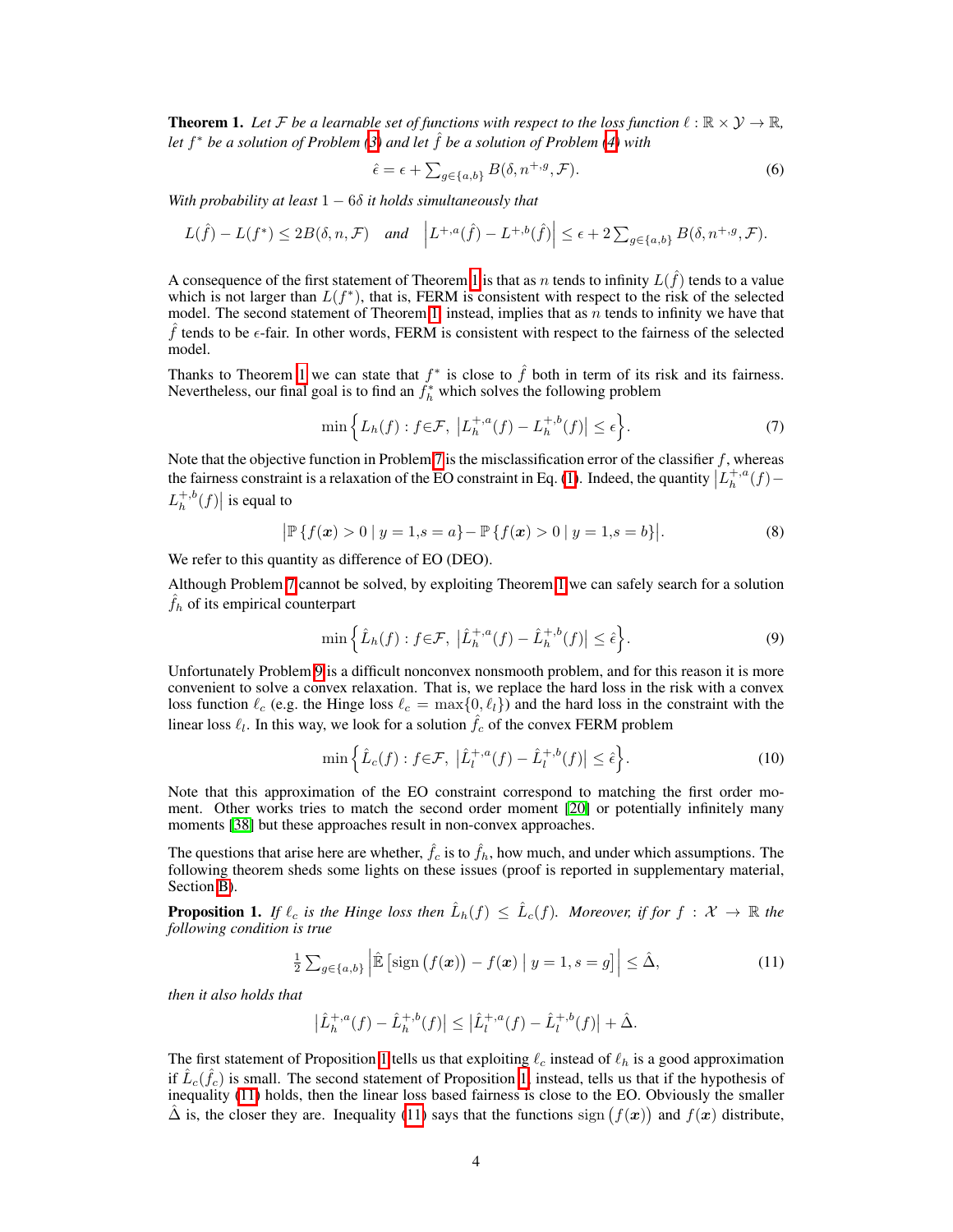on average, in a similar way. This condition is quite natural and it has been exploited in previous work [see e.g.  $\overline{39}$ ]. Moreover, in Section [4](#page-5-0) we present experiments showing that  $\hat{\Delta}$  is small.

The bound in Proposition  $\Pi$  may be tighten by using different nonlinear approximations of EO [see e.g.  $\boxed{7}$ . However, the linear approximation proposed in this work gives a convex problem, and as we shall see in Section 5, works well in practice.

In summary, the combination of Theorem  $\prod$  and Proposition  $\prod$  provides conditions under which a solution  $\hat{f}_c$  of Problem  $\frac{1}{4}$ , which is convex, is close, *both in terms of classification accuracy and fairness*, to a solution  $f_h^*$  of Problem  $\boxed{7}$ , which is our final goal.

## <span id="page-4-0"></span>3 Fair Learning with Kernels

In this section, we specify the FERM framework to the case that the underlying space of models is a reproducing kernel Hilbert space (RKHS) [see e.g.  $\overline{40}$ ,  $\overline{41}$ , and references therein]. We let  $\kappa : \mathcal{X} \times \mathcal{X} \to \mathbb{R}$  be a positive definite kernel and let  $\phi : \mathcal{X} \to \mathbb{H}$  be an induced feature mapping such that  $\kappa(x, x') = \langle \phi(x), \phi(x') \rangle$ , for all  $x, x' \in \mathcal{X}$ , where  $\mathbb{H}$  is the Hilbert space of square summable sequences. Functions in the RKHS can be parametrized as

$$
f(\boldsymbol{x}) = \langle \boldsymbol{w}, \boldsymbol{\phi}(\boldsymbol{x}) \rangle, \quad \boldsymbol{x} \in \mathcal{X}, \tag{12}
$$

for some vector of parameters  $w \in \mathbb{H}$ . In practice a bias term (threshold) can be added to f but to ease our presentation we do not include it here.

We solve Problem  $\overline{10}$  with *F* a ball in the RKHS and employ a convex loss function  $\ell$ . As for the fairness constraint we use the linear loss function, which implies the constraint to be convex. Let  $u_q$ be the barycenter in the feature space of the positively labelled points in the group  $g \in \{a, b\}$ , that is

<span id="page-4-1"></span>
$$
\boldsymbol{u}_g = \frac{1}{n^{+,g}} \sum_{i \in \mathcal{I}^{+,g}} \boldsymbol{\phi}(\boldsymbol{x}_i), \tag{13}
$$

where  $\mathcal{I}^{+,g} = \{i : y_i = 1, s_i = g\}$ . Then using Eq. [\(18\)](#page-0-3) the constraint in Problem [\(10\)](#page-3-5) takes the form  $\big|\langle \boldsymbol{w}, \boldsymbol{u}_a - \boldsymbol{u}_b \rangle\big| \leq \epsilon.$ 

In practice, we solve the Tikhonov regularization problem

$$
\min_{\boldsymbol{w}\in\mathbb{H}}\sum_{i=1}^{n}\ell(\langle\boldsymbol{w},\boldsymbol{\phi}(\boldsymbol{x}_{i})\rangle,y_{i})+\lambda\|\boldsymbol{w}\|^{2} \quad \text{s.t. } \left|\langle\boldsymbol{w},\boldsymbol{u}\rangle\right|\leq\epsilon
$$
\n(14)

where  $u = u_a - u_b$  and  $\lambda$  is a positive parameter which controls model complexity. In particular, if  $\epsilon = 0$  the constraint in Problem [\(14\)](#page-4-1) reduces to an orthogonality constraint that has a simple geometric interpretation. Specifically, the vector *w* is required to be orthogonal to the vector formed by the difference between the barycenters of the positive labelled input samples in the two groups.

By the representer theorem  $[42]$ , the solution to Problem  $[14]$  is a linear combination of the feature vectors  $\phi(x_1), \ldots, \phi(x_n)$  and the vector *u*. However, in our case *u* is itself a linear combination of the feature vectors (in fact only those corresponding to the subset of positive labeled points) hence *w* is a linear combination of the input points, that is  $w = \sum_{i=1}^{n} \alpha_i \phi(x_i)$ . The corresponding function used to make predictions is then given by  $f(x) = \sum_{i=1}^{n} \alpha_i \kappa(x_i, x)$ . Let *K* be the Gram matrix. The vector of coefficients  $\alpha$  can then be found by solving

$$
\min_{\alpha \in \mathbb{R}^n} \left\{ \sum_{i=1}^n \ell \left( \sum_{j=1}^n K_{ij} \alpha_j, y_i \right) + \lambda \sum_{i,j=1}^n \alpha_i \alpha_j K_{ij} \quad \text{s.t. } \left| \sum_{i=1}^n \alpha_i \left[ \frac{1}{n^+, a} \sum_{j \in \mathcal{I}^{+,a}} K_{ij} - \frac{1}{n^+, b} \sum_{j \in \mathcal{I}^{+,b}} K_{ij} \right] \right| \le \epsilon \right\}.
$$

In our experiments below we consider this particular case of Problem  $(\sqrt{14})$  and furthermore choose the loss function  $\ell_c$  to be the Hinge loss. The resulting method is an extension of SVM. The fairness constraint and, in particular, the orthogonality constraint when  $\epsilon = 0$ , can be easily added within standard SVM solvers<sup>2</sup>.

It is instructive to consider Problem  $\sqrt{14}$ ) when  $\phi$  is the identity mapping (i.e.  $\kappa$  is the linear kernel on  $\mathbb{R}^d$ ) and  $\epsilon = 0$ . In this special case we can solve the orthogonality constraint  $\langle w, u \rangle = 0$  for  $w_i$ , where the index *i* is such that  $|u_i| = ||u||_{\infty}$ , obtaining that  $w_i = -\sum_{j=1, j\neq i}^d w_j \frac{u_j}{u_i}$ . Consequently the linear model rewrites as  $\sum_{j=1}^{d} w_j x_j = \sum_{j=1, j\neq i}^{d} w_j (x_j - x_i \frac{u_j}{u_i})$ . In this way, we then see the

<span id="page-4-2"></span><sup>&</sup>lt;sup>2</sup>In supplementary material we derive the dual of Problem  $(14)$  when  $\ell_c$  is the Hinge loss.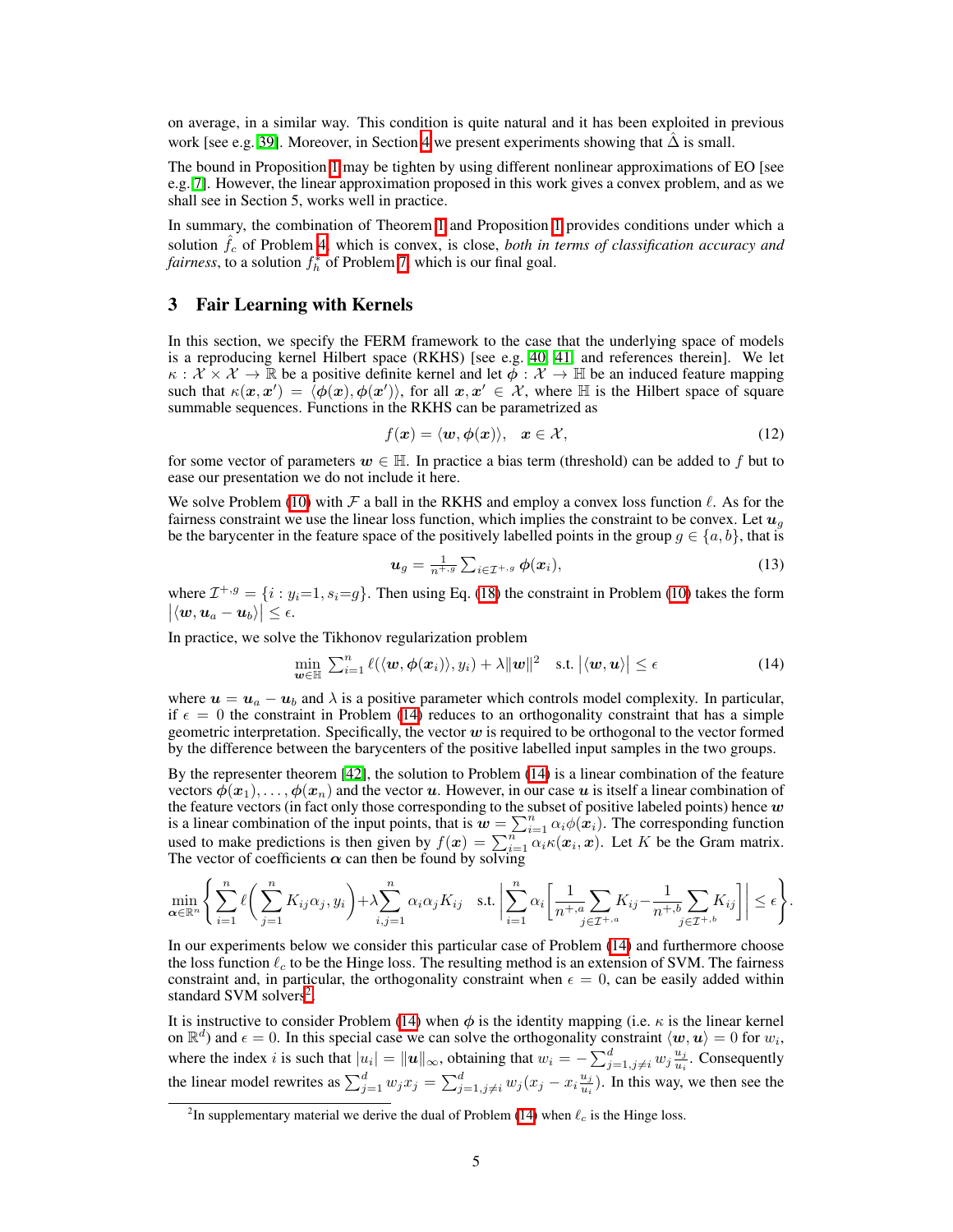<span id="page-5-3"></span>fairness constraint is implicitly enforced by making the change of representation  $x \mapsto \tilde{x} \in \mathbb{R}^{d-1}$ , with

$$
\tilde{x}_j = x_j - x_i \frac{u_j}{u_i}, \quad j \in \{1, \dots, i-1, i+1, \dots, d\}.
$$
 (15)

In other words, we are able to obtain a fair linear model without any other constraint and by using a representation that has one feature fewer than the original one<sup>3</sup>.

## <span id="page-5-0"></span>4 Experiments

In this section, we present numerical experiments with the proposed method on one synthetic and five real datasets. The aim of the experiments is threefold. First, we show that our approach is effective in selecting a fair model, incurring only a moderate loss in accuracy. Second, we provide an empirical study of the properties of the method, which supports our theoretical observations in Section  $\boxed{2}$ . Third, we highlight the generality of our approach by showing that it can be used effectively within other linear models such as Lasso SVM for classification.

We use our approach with  $\epsilon=0$  in order to simplify the hyperparameter selection procedure. For the sake of completeness, a set of results for different values of  $\epsilon$  is presented in the supplementary material and briefly we comment on these below. In all the experiments, we collect statistics concerning the classification accuracy and DEO of the selected model. We recall that the DEO is defined in Eq.  $\sqrt{8}$  and is the absolute difference of the true positive rate of the classifier applied to the two groups. In all experiments, we performed a 10-fold cross validation (CV) to select the best hyperparameters<sup>4</sup>. For the Arrhythmia, COMPAS, German and Drug datasets, this procedure is repeated 10 times, and we reported the average performance on the test set alongside its standard deviation. For the Adult dataset, we used the provided split of train and test sets. Unless otherwise stated, we employ two steps in the 10-fold CV procedure. In the first step, the value of the hyperparameters with highest accuracy is identified. In the second step, we shortlist all the hyperparameters with accuracy close to the best one (in our case, above 90% of the best accuracy). Finally, from this list, we select the hyperparameters with the lowest DEO. This novel validation procedure, that we wil call NVP, is a sanity-check to ensure that fairness cannot be achieved by a simple modification of hyperparameter selection procedure. The code of our method is available at: [https://github.com/jmikko/fair\\_ERM](https://github.com/jmikko/fair_ERM).

**Synthetic Experiment.** The aim of this experiment is to study the behavior of our method, in terms of both DEO and classification accuracy, in comparison to standard SVM (with our novel validation procedure). To this end, we generated a synthetic binary classification dataset with two sensitive groups in the following manner. For each group in the class  $-1$  and for the group  $\alpha$  in the class +1, we generated 1000 examples for training and the same amount for testing. For the group *b* in the class  $+1$ , we generated 200 examples for training and the same number for testing. Each set of examples is sampled from a 2-dimensional isotropic Gaussian distribution with different mean *µ* and variance  $\sigma^2$ : (i) Group *a*, Label +1:  $\mu = (-1, -1)$ ,  $\sigma^2 = 0.8$ ; (ii) Group *a*, Label -1:  $\mu = (1, 1), \sigma^2 = 0.8$ ; (iii) Group *b*, Label +1:  $\mu = (0.5, -0.5), \sigma^2 = 0.5$ ; (iv) Group *b*, Label -1:  $\mu = (0.5, 0.5), \sigma^2 = 0.5.$  When a standard machine learning method is applied to this toy dataset, the generated model is unfair with respect to the group  $b$ , in that the classifier tends to negatively classify the examples in this group.

We trained different models, varying the value of the hyperparameter *C*, and using the standard linear SVM and our linear method. Figure  $\Pi$  (Left) shows the performance of the various generated models with respect to the classification error and DEO on the test set. Note that our method generated models that have an higher level of fairness, maintaining a good level of accuracy. The grid in the plots emphasizes the fact that both the error and DEO have to be simultaneously considered in the evaluation of a method. Figure  $\prod$  (Center and Left) depicts the histogram of the values of  $\langle w, x \rangle$ (where  $w$  is the generated model) for test examples with true label equal to  $+1$  for each of the two groups. The results are reported both for our method (Right) and standard SVM (Center). Note that our method generates a model with a similar true positive rate among the two groups (i.e. the areas of the value when the horizontal axis is greater than zero are similar for groups *a* and *b*). Moreover,

<span id="page-5-2"></span><span id="page-5-1"></span> $3$ In supplementary material is reported the generalization of this argument to kernel for SVM.

<sup>4</sup> The regularization parameter *C* (for both SVM and our method) with 30 values, equally spaced in logarithmic scale between  $10^{-4}$  and  $10^{4}$ ; we used both the linear or RBF kernel (i.e. for two examples x and z, the RBF kernel is  $e^{-\gamma ||x - z||^2}$  with  $\gamma \in \{0.001, 0.01, 0.1, 1\}$ . In our case,  $C = \frac{1}{2\lambda}$  of Eq. [\(14\)](#page-4-1).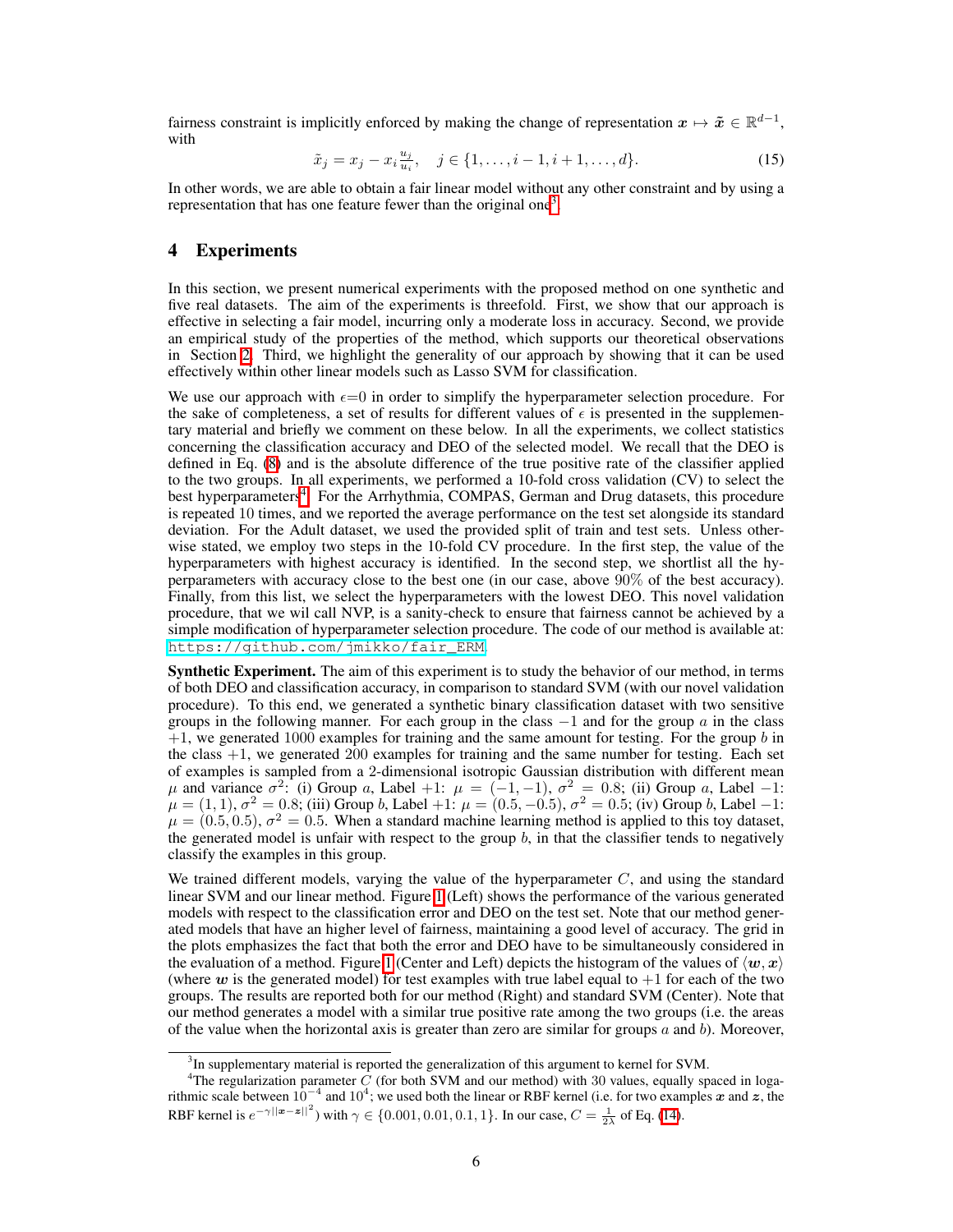

<span id="page-6-0"></span>Figure 1: Left: Test classification error and DEO for different values of hyperparameter *C* for standard linear SVM (green circles) and our modified linear SVM (magenta stars). Center and Rights: Histograms of the distribution of the values  $\langle w, x \rangle$  for the two groups (*a* in blue and *b* in light orange) for test examples with label equals to  $+1$ . The results are collected by using the optimal validated model for the classical linear SVM (Center) and for our linear method (Right).

|                                                                                                                                                                                                                                                                                                                           |     | Arrhythmia |     | <b>COMPAS</b>       | Adult          |                                                                                                                                                                                                                                                   | German     |     | Drug       |
|---------------------------------------------------------------------------------------------------------------------------------------------------------------------------------------------------------------------------------------------------------------------------------------------------------------------------|-----|------------|-----|---------------------|----------------|---------------------------------------------------------------------------------------------------------------------------------------------------------------------------------------------------------------------------------------------------|------------|-----|------------|
| Method                                                                                                                                                                                                                                                                                                                    | ACC | <b>DEO</b> | ACC | DEO.                | <b>ACC</b> DEO | <b>ACC</b>                                                                                                                                                                                                                                        | <b>DEO</b> | ACC | <b>DEO</b> |
| $s$ not included in $x$                                                                                                                                                                                                                                                                                                   |     |            |     |                     |                |                                                                                                                                                                                                                                                   |            |     |            |
| Naïve Lin. $SVM[0.75\pm0.04]0.11\pm0.03]0.73\pm0.01]0.13\pm0.02]0.78]0.10[0.71\pm0.06]0.16\pm0.04]0.79\pm0.02]0.25\pm0.03]$                                                                                                                                                                                               |     |            |     |                     |                |                                                                                                                                                                                                                                                   |            |     |            |
| Lin. SVM                                                                                                                                                                                                                                                                                                                  |     |            |     |                     |                | $[0.71 \pm 0.05]0.10 \pm 0.03]0.72 \pm 0.01]0.12 \pm 0.02]0.78]0.09]0.69 \pm 0.04]0.11 \pm 0.10]0.79 \pm 0.02]0.25 \pm 0.04]0.71 \pm 0.05]0.09 \pm 0.04]0.01 \pm 0.05]0.04$                                                                       |            |     |            |
| Hardt                                                                                                                                                                                                                                                                                                                     |     |            |     |                     |                |                                                                                                                                                                                                                                                   |            |     |            |
| Zafar                                                                                                                                                                                                                                                                                                                     |     |            |     |                     |                | $0.67\pm0.03$ $0.05\pm0.02$ $0.69\pm0.01$ $0.10\pm0.08$ $0.76$ $0.05$ $0.62\pm0.09$ $0.13\pm0.10$ $0.66\pm0.03$ $0.06\pm0.06$                                                                                                                     |            |     |            |
| Lin. Ours                                                                                                                                                                                                                                                                                                                 |     |            |     |                     |                | $0.75\pm0.05$ $0.05\pm0.02$ $0.73\pm0.01$ $0.07\pm0.02$ $0.75$ $0.01$ $0.69\pm0.04$ $0.06\pm0.03$ $0.79\pm0.02$ $0.10\pm0.06$                                                                                                                     |            |     |            |
| Naïve SVM                                                                                                                                                                                                                                                                                                                 |     |            |     |                     |                | $0.75\pm0.04$ $0.11\pm0.03$ $0.72\pm0.01$ $0.14\pm0.02$ $0.80$ $0.09$ $0.74\pm0.05$ $0.12\pm0.05$ $0.81\pm0.02$ $0.22\pm0.04$                                                                                                                     |            |     |            |
| <b>SVM</b>                                                                                                                                                                                                                                                                                                                |     |            |     |                     |                | $0.71\pm0.05 0.10\pm0.03 0.73\pm0.01 0.11\pm0.02 0.79 0.08 0.74\pm0.03 0.10\pm0.06 0.81\pm0.02 0.22\pm0.03 0.03\pm0.04 0.04\pm0.05 0.05\pm0.06 0.07\pm0.07 0.07\pm0.08 0.07\pm0.07 0.08\pm0.07 0.07\pm0.07 0.08\pm0.07 0.07\pm0.07 0.08\pm0.07 0$ |            |     |            |
| Hardt                                                                                                                                                                                                                                                                                                                     |     |            |     |                     |                |                                                                                                                                                                                                                                                   |            |     |            |
| Ours                                                                                                                                                                                                                                                                                                                      |     |            |     |                     |                | $0.75\pm0.05 0.05\pm0.02 0.72\pm0.01 0.08\pm0.02 0.77 0.01 0.73\pm0.04 0.05\pm0.03 0.79\pm0.03 0.10\pm0.05 $                                                                                                                                      |            |     |            |
|                                                                                                                                                                                                                                                                                                                           |     |            |     | $s$ included in $x$ |                |                                                                                                                                                                                                                                                   |            |     |            |
| Naïve Lin. SVM $\vert 0.79 \pm 0.06 \vert 0.14 \pm 0.03 \vert 0.76 \pm 0.01 \vert 0.17 \pm 0.02 \vert 0.81 \vert 0.14 \vert 0.71 \pm 0.06 \vert 0.17 \pm 0.05 \vert 0.81 \pm 0.02 \vert 0.44 \pm 0.03 \vert 0.04 \pm 0.02 \vert 0.04 \pm 0.03 \vert 0.04 \pm 0.03 \vert 0.04 \pm 0.03 \vert 0.04 \pm 0.03 \vert 0.04 \pm$ |     |            |     |                     |                |                                                                                                                                                                                                                                                   |            |     |            |
| Lin. SVM                                                                                                                                                                                                                                                                                                                  |     |            |     |                     |                | $0.78\pm0.07$ $0.13\pm0.04$ $0.75\pm0.01$ $0.15\pm0.02$ $0.80$ $0.13$ $0.69\pm0.04$ $0.11\pm0.10$ $0.81\pm0.02$ $0.41\pm0.06$                                                                                                                     |            |     |            |
| Hardt                                                                                                                                                                                                                                                                                                                     |     |            |     |                     |                | $0.74\pm0.06 0.07\pm0.04 0.67\pm0.03 0.21\pm0.09 0.80 0.10 0.61\pm0.15 0.15\pm0.13 0.77\pm0.02 0.22\pm0.09 0.02 0.03 0.04 0.05\pm0.09 0.06 0.07\pm0.04 0.07\pm0.03 0.07\pm0.09 0.08 0.07\pm0.04 0.07\pm0.04 0.07\pm0.09 0.08 0.07\pm0.04 0.07$    |            |     |            |
| Zafar                                                                                                                                                                                                                                                                                                                     |     |            |     |                     |                | $0.71\pm0.03$ $0.03\pm0.02$ $0.69\pm0.02$ $0.10\pm0.06$ $0.78$ $0.05$ $0.62\pm0.09$ $0.13\pm0.11$ $0.69\pm0.03$ $0.02\pm0.07$                                                                                                                     |            |     |            |
| Lin. Ours                                                                                                                                                                                                                                                                                                                 |     |            |     |                     |                | $0.79\pm0.07$  0.04 $\pm0.03$  0.76 $\pm0.01$  0.04 $\pm0.03$  0.77 0.01 0.69 $\pm0.04$  0.05 $\pm0.03$  0.79 $\pm0.02$  0.05 $\pm0.03$                                                                                                           |            |     |            |
| Naïve SVM                                                                                                                                                                                                                                                                                                                 |     |            |     |                     |                | $0.79\pm0.06$ $0.14\pm0.04$ $0.76\pm0.01$ $0.18\pm0.02$ $0.84$ $0.18$ $0.74\pm0.05$ $0.12\pm0.05$ $0.82\pm0.02$ $0.45\pm0.04$                                                                                                                     |            |     |            |
| <b>SVM</b>                                                                                                                                                                                                                                                                                                                |     |            |     |                     |                | $0.78\pm0.06 0.13\pm0.04 0.73\pm0.01 0.14\pm0.02 0.82 0.14 0.74\pm0.03 0.10\pm0.06 0.81\pm0.02 0.38\pm0.03 $                                                                                                                                      |            |     |            |
| Hardt                                                                                                                                                                                                                                                                                                                     |     |            |     |                     |                | $0.74\pm0.06 0.07\pm0.04 0.71\pm0.01 0.08\pm0.01 0.82 0.11 0.71\pm0.03 0.11\pm0.18 0.75\pm0.11 0.14\pm0.08 0.07\pm0.04 0.08\pm0.01 0.08\pm0.01 0.07\pm0.04 0.08\pm0.01 0.07\pm0.04 0.07\pm0.04 0.08\pm0.04 0.07\pm0.04 0.07\pm0.04 0.08\pm0.04 0$ |            |     |            |
| Ours                                                                                                                                                                                                                                                                                                                      |     |            |     |                     |                | $0.79\pm0.09 0.03\pm0.02 0.73\pm0.01 0.05\pm0.03 0.81 0.01 0.73\pm0.04 0.05\pm0.03 0.80\pm0.03 0.07\pm0.05 $                                                                                                                                      |            |     |            |

<span id="page-6-3"></span>Table 1: Results (average  $\pm$  standard deviation, when a fixed test set is not provided) for all the datasets, concerning accuracy (ACC) and DEO .

due to the simplicity of the toy test, the distribution with respect to the two different groups is also very similar when our model is used.

Real Data Experiments. We next compare the performance of our model to set of different methods on 5 publicly available datasets: Arrhythmia, COMPAS, Adult, German, and Drug. A description of the datasets is provided in the supplementary material. These datasets have been selected from the standard databases of datasets (UCI, midata and Fairness-Measures $\frac{5}{9}$ ). We considered only datasets with a DEO higher than  $0.1$ , when the model is generated by an  $S\overline{VM}$  validated with the NVP. For this reason, some of the commonly used datasets have been discarded (e.g. Diabetes, Heart, SAT, PSU-Chile, and SOEP). We compared our method both in the linear and not linear case against: (i) Naïve SVM, validated with a standard nested 10-fold CV procedure. This method ignores fairness in the validation procedure, simply trying to optimize accuracy; (ii) SVM with the NVP. As noted above, this baseline is the simplest way to inject the fairness into the model; (iii) Hardt method  $[2]$ applied to the best SVM; (iv) Zafar method  $\mathbf{3}$ , implemented with the code provided by the authors for the linear case<sup>6</sup>. Concerning our method, in the linear case, it exploits the preprocessing presented in Section [3.](#page-4-0)

Table **1** shows our experimental results for all the datasets and methods both when *s* is included in x or not. This result suggests that our method performs favorably over the competitors in that it

<span id="page-6-1"></span><sup>5</sup> Fairness-Measures website: <fairness-measures.org>

<span id="page-6-2"></span><sup>&</sup>lt;sup>6</sup>Python code for [\[3\]](#page-9-4): <https://github.com/mbilalzafar/fair-classification>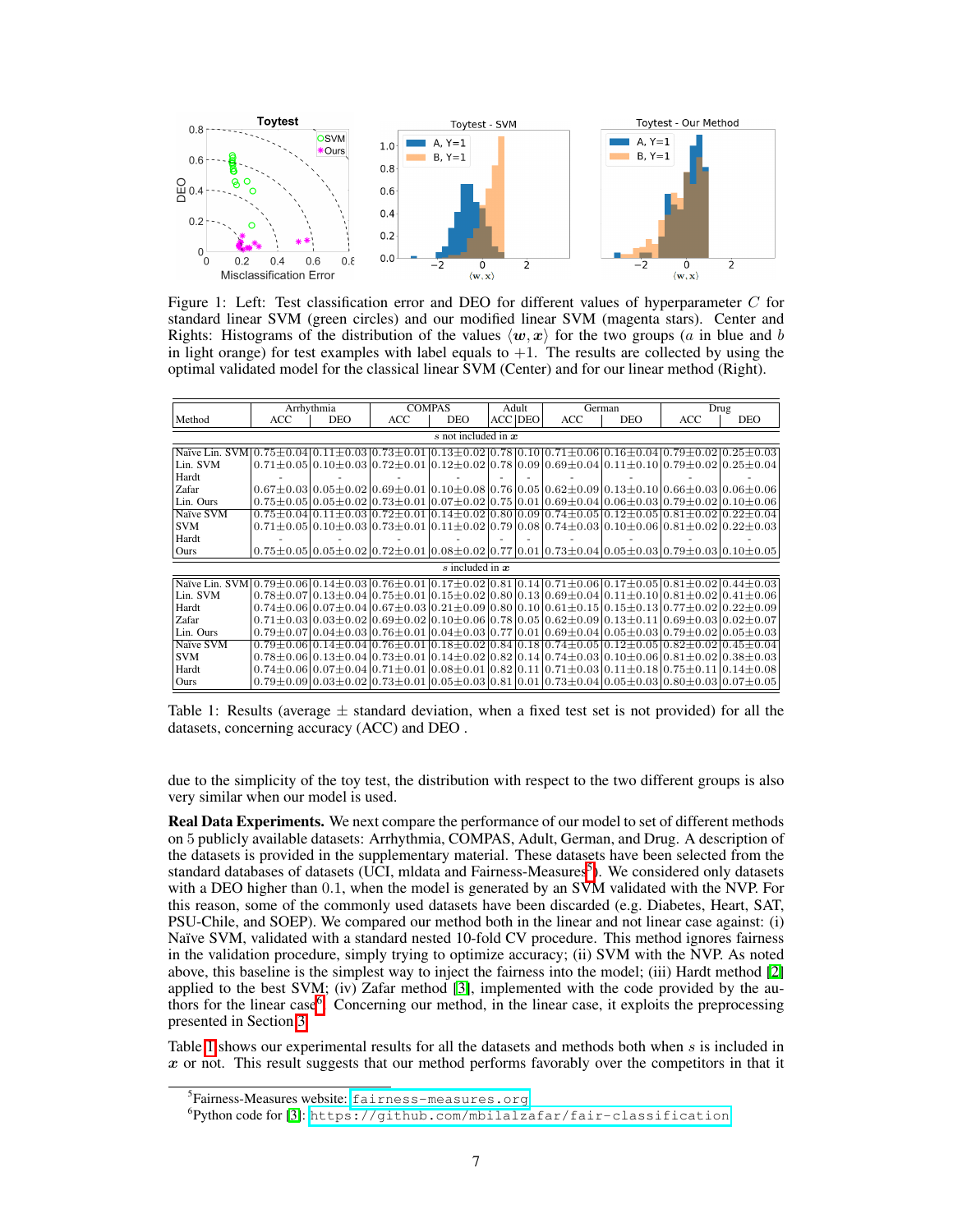

<span id="page-7-0"></span>Figure 2: Results of Table  $\prod$  of linear (left) and nonlinear (right) methods, when the error and the DEO are normalized in  $[0, 1]$  column-wise and when *s* is included in *x*. Different symbols and colors refer to different datasets and method respectively. The closer a point is to the origin, the better the result is.

decreases DEO substantially with only a moderate loss in accuracy. Moreover having *s* included in  $x$  increases the accuracy but - for the methods without the specific purpose of producing fairness models - decreases the fairness. On the other hand, having *s* included in *x* ensures to our method the ability of improve the fairness by exploiting the value of *s* also in the prediction phase. This is to be expected, since knowing the group membership increases our information but also leads to behaviours able to influence the fairness of the predictive model. In order to quantify this effect, we present in Figure  $\sqrt{2}$  the results of Table  $\sqrt{1}$  of linear (left) and nonlinear (right) methods, when the error (one minus accuracy) and the DEO are normalized in [0*,* 1] column-wise both when the *s* is included and not included in *x*. In the figure, different symbols and colors refer to different datasets and methods, respectively. The closer a point is to the origin, the better the result is. The best accuracy is, in general, reached by using the Naïve SVM (in red) both for the linear and nonlinear case. This behavior is expected due to the absence of any fairness constraint. On the other hand, Naïve SVM has unsatisfactory levels of fairness. Hardt  $[2]$  (in blue) and Zafar  $[3]$  (in cyan, for the linear case) methods are able to obtain a good level of fairness but the price of this fair model is a strong decrease in accuracy. Our method (in magenta) obtains similar or better results concerning the DEO preserving the performance in accuracy. In particular in the nonlinear case, our method reaches the lowest levels of DEO with respect to all the methods. For the sake of completeness, in the nonlinear (bottom) part of Figure  $\overline{2}$ , we show our method when the parameter  $\epsilon$  is set to 0.1 (in brown) instead of 0 (in magenta). As expected, the generated models are less fair with a (small) improvement in the accuracy. An in depth analysis of the role of  $\epsilon$  is presented in supplementary material.

Application to Lasso. Due to the particular proposed methodology, we are able in principle to apply our method to any learning algorithm. In particular, when the algorithm generates a linear model we can exploit the data preprocessing in Eq.  $(15)$ , to directly impose fairness in the model. Here, we show how it is possible to obtain a sparse and fair model by exploiting the standard Lasso algorithm in synergy with this preprocessing step. For this purpose, we selected the Arrhythmia dataset as the Lasso works well in a high dimensional / small sample setting. We performed the same experiment described above, where we used the Lasso algorithm in place of the SVM. In this case, by Naïve Lasso, we refer to the Lasso when it is validated with a standard nested 10-fold CV procedure, whereas by Lasso we refer to the standard Lasso with the NVP outlined above. The method of  $[2]$ has been applied to the best Lasso model. Moreover, we reported the results obtained using Naïve Linear SVM and Linear SVM. We also repeated the experiment by using a reduced training set in order to highlight the effect of the sparsity. Table  $\sqrt{2}$  reported in the supplementary material shows the results in the case when  $s$  is included in  $x$ . It is possible to note that, reducing the training sets, the generated models become less fair (i.e. the DEO increases). Using our method, we are able to maintain a fair model reaching satisfactory accuracy results.

**The Value of**  $\hat{\Delta}$ . Finally, we show experimental results to highlight how the hypothesis of Proposition  $\prod$  (Section [2.2\)](#page-2-0) are reasonable in the real cases. We know that, if the hypothesis of inequality  $\Pi$ ) are satisfied, the linear loss based fairness is close to the EO. Specifically, these two quantities are closer when  $\hat{\Delta}$  is small. We evaluated  $\hat{\Delta}$  for benchmark and toy datasets. The obtained results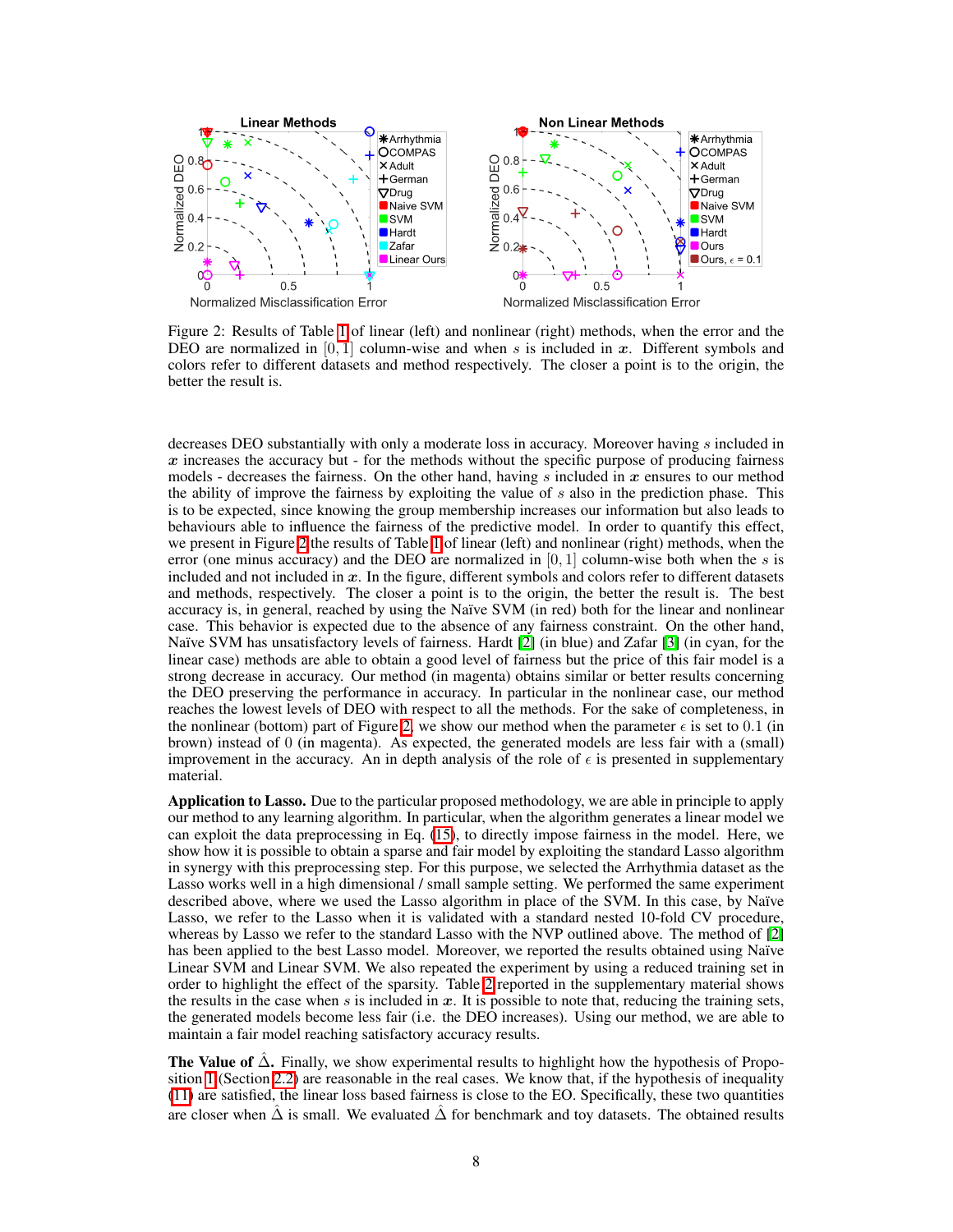are in Table [3](#page-8-1) of supplementary material, where  $\hat{\Delta}$  has the order of magnitude of  $10^{-2}$  in all the datasets. Consequently, our method is able to obtain a good approximation of the DEO.

| Arrhythmia dataset |                 |                 |                          |  |  |  |
|--------------------|-----------------|-----------------|--------------------------|--|--|--|
| Method             | Accuracy        | <b>DEO</b>      | <b>Selected Features</b> |  |  |  |
| Naïve Lin. SVM     | $0.79 + 0.06$   | $0.14 \pm 0.03$ |                          |  |  |  |
| Linear SVM         | $0.78 \pm 0.07$ | $0.13 \pm 0.04$ |                          |  |  |  |
| Naïve Lasso        | $0.79 + 0.07$   | $0.11 + 0.04$   | $22.7 + 9.1$             |  |  |  |
| Lasso              | $0.74 \pm 0.04$ | $0.07 \pm 0.04$ | $5.2 + 3.7$              |  |  |  |
| Hardt              | $0.71 \pm 0.05$ | $0.04 \pm 0.06$ | $5.2 + 3.7$              |  |  |  |
| Our Lasso          | $0.77 \pm 0.02$ | $0.03 \pm 0.02$ | $7.5 \pm 2.0$            |  |  |  |

Arrhythmia dataset - Training set reduced by 50%

| Accuracy        | <b>DEO</b>      | <b>Selected Features</b> |  |
|-----------------|-----------------|--------------------------|--|
| $0.69 + 0.03$   | $0.16 \pm 0.03$ |                          |  |
| $0.68 \pm 0.03$ | $0.15 \pm 0.03$ |                          |  |
| $0.73 + 0.04$   | $0.15 + 0.06$   | $14.1 + 6.6$             |  |
| $0.70 \pm 0.04$ |                 | $7.9 + 8.0$              |  |
| $0.67 \pm 0.06$ | $0.08 \pm 0.07$ | $7.9 + 8.0$              |  |
| $0.71 \pm 0.04$ | $0.03 \pm 0.04$ | $9.0 + 7.3$              |  |
|                 |                 | $0.09 \pm 0.05$          |  |

<span id="page-8-0"></span>Table 2: Results (average  $\pm$  standard deviation) when the model is the Lasso, concerning accuracy, DEO and the number of features with weight bigger than  $10^{-8}$  over the 279 original features. The experiment has been repeated also reducing the training set. In this case *s* is included in *x*.

| Dataset              |      |
|----------------------|------|
| Toytest              | 0.03 |
| <b>Toytest Lasso</b> | 0.02 |
| Arrhythmia           | 0.03 |
| <b>COMPAS</b>        | 0.04 |
| Adult                | 0.06 |
| German               | 0.05 |
| Drug                 | 0.03 |

<span id="page-8-1"></span>Table 3: The  $\hat{\Delta}$  for the exploited datasets. A smaller  $\hat{\Delta}$  means a better approximation of the DEO in our method.

# 5 Conclusion and Future Work

We have presented a generalized notion of fairness, which encompasses previously introduced notion and can be used to constrain ERM, in order to learn fair classifiers. The framework is appealing both theoretically and practically. Our theoretical observations provide a statistical justification for this approach and our algorithmic observations suggest a way to implement it efficiently in the setting of kernel methods. Experimental results suggest that our approach is promising for applications, generating models with improved fairness properties while maintaining classification accuracy. We close by mentioning directions of future research. On the algorithmic side, it would be interesting to study whether our method can be improved by other relaxations of the fairness constraint beyond the linear loss used here. Applications of the fairness constraint to multi-class classification or to regression tasks would also be valuable. On the theory side, it would be interesting to study how the choice of the parameter  $\epsilon$  affects the statistical performance of our method and derive optimal accuracy-fairness trade-off as a function of this parameter.

# Acknowledgments

We wish to thank Amon Elders, Theodoros Evgeniou and Andreas Maurer for useful comments. This work was supported in part by SAP SE and the EPSRC.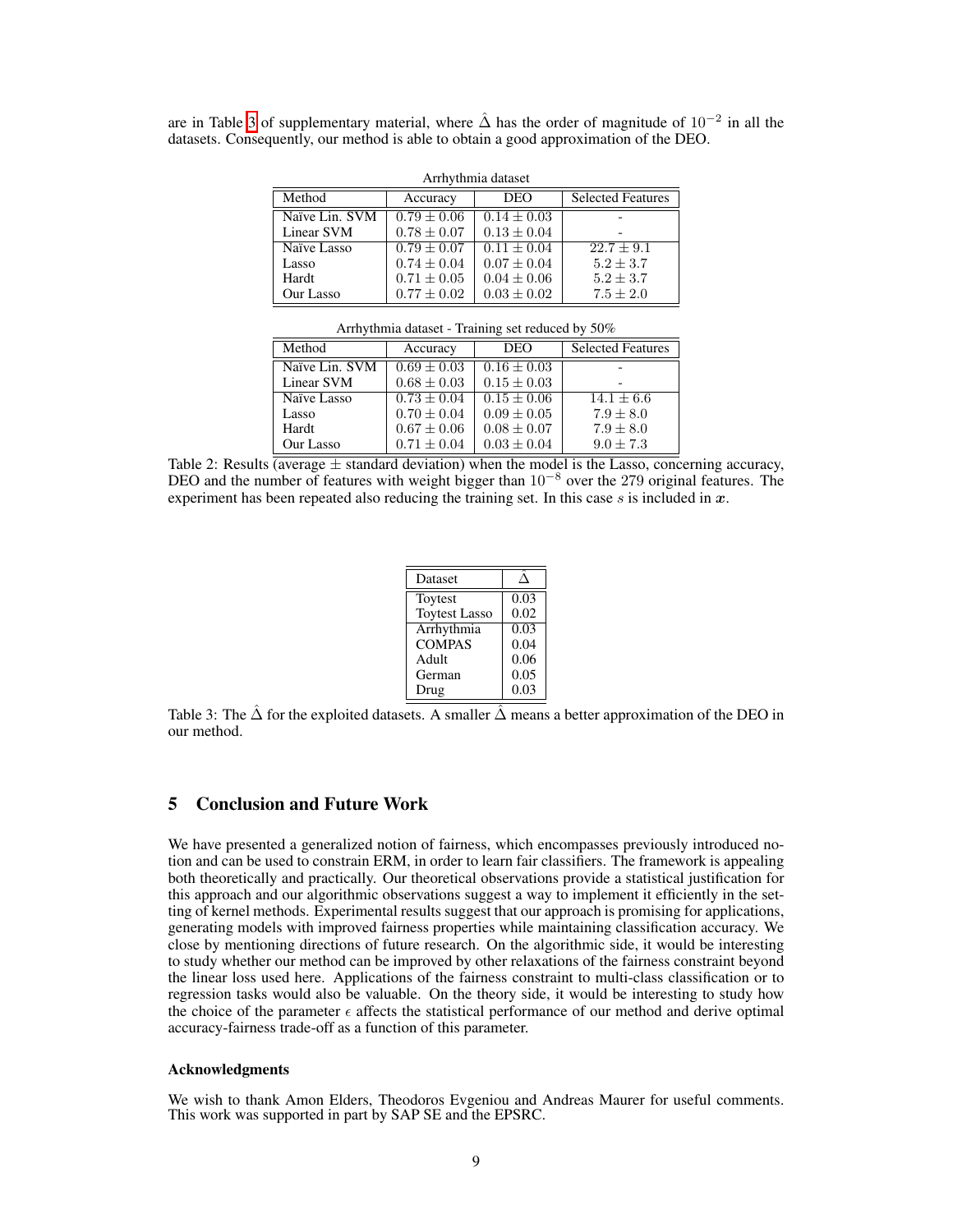#### References

- <span id="page-9-0"></span>[1] C. Dwork, N. Immorlica, A. T. Kalai, and M. D. M. Leiserson. Decoupled classifiers for group-fair and efficient machine learning. In *Conference on Fairness, Accountability and Transparency*, 2018.
- <span id="page-9-3"></span>[2] M. Hardt, E. Price, and N. Srebro. Equality of opportunity in supervised learning. In *Advances in neural information processing systems*, 2016.
- <span id="page-9-4"></span>[3] M. B. Zafar, I. Valera, M. Gomez Rodriguez, and K. P. Gummadi. Fairness beyond disparate treatment & disparate impact: Learning classification without disparate mistreatment. In *International Conference on World Wide Web*, 2017.
- <span id="page-9-8"></span>[4] R. Zemel, Y. Wu, K. Swersky, T. Pitassi, and C. Dwork. Learning fair representations. In *International Conference on Machine Learning*, 2013.
- [5] N. Kilbertus, M. Rojas-Carulla, G. Parascandolo, M. Hardt, D. Janzing, and B. Schölkopf. Avoiding discrimination through causal reasoning. In *Advances in Neural Information Processing Systems*, 2017.
- [6] M. J. Kusner, J. Loftus, C. Russell, and R. Silva. Counterfactual fairness. In *Advances in Neural Information Processing Systems*, 2017.
- <span id="page-9-9"></span>[7] F. Calmon, D. Wei, B. Vinzamuri, K. Natesan Ramamurthy, and K. R. Varshney. Optimized preprocessing for discrimination prevention. In *Advances in Neural Information Processing Systems*, 2017.
- [8] M. Joseph, M. Kearns, J. H. Morgenstern, and A. Roth. Fairness in learning: Classic and contextual bandits. In *Advances in Neural Information Processing Systems*, 2016.
- [9] F. Chierichetti, R. Kumar, S. Lattanzi, and S. Vassilvitskii. Fair clustering through fairlets. In *Advances in Neural Information Processing Systems*, 2017.
- [10] S. Jabbari, M. Joseph, M. Kearns, J. Morgenstern, and A. Roth. Fair learning in markovian environments. In *Conference on Fairness, Accountability, and Transparency in Machine Learning*, 2016.
- [11] S. Yao and B. Huang. Beyond parity: Fairness objectives for collaborative filtering. In *Advances in Neural Information Processing Systems*, 2017.
- [12] K. Lum and J. Johndrow. A statistical framework for fair predictive algorithms. *arXiv preprint arXiv:1610.08077*, 2016.
- <span id="page-9-1"></span>[13] I. Zliobaite. On the relation between accuracy and fairness in binary classification. *arXiv preprint arXiv:1505.05723*, 2015.
- <span id="page-9-2"></span>[14] T. Calders, F. Kamiran, and M. Pechenizkiy. Building classifiers with independency constraints. In *IEEE international conference on Data mining*, 2009.
- <span id="page-9-5"></span>[15] G. Pleiss, M. Raghavan, F. Wu, J. Kleinberg, and K. Q. Weinberger. On fairness and calibration. In *Advances in Neural Information Processing Systems*, 2017.
- [16] A. Beutel, J. Chen, Z. Zhao, and E. H. Chi. Data decisions and theoretical implications when adversarially learning fair representations. In *Conference on Fairness, Accountability, and Transparency in Machine Learning*, 2017.
- <span id="page-9-6"></span>[17] M. Feldman, S. A. Friedler, J. Moeller, C. Scheidegger, and S. Venkatasubramanian. Certifying and removing disparate impact. In *International Conference on Knowledge Discovery and Data Mining*, 2015.
- <span id="page-9-7"></span>[18] A. Agarwal, A. Beygelzimer, M. Dudík, and J. Langford. A reductions approach to fair classification. In *Conference on Fairness, Accountability, and Transparency in Machine Learning*, 2017.
- [19] A. Agarwal, A. Beygelzimer, M. Dudík, J. Langford, and H. Wallach. A reductions approach to fair classification. *arXiv preprint arXiv:1803.02453*, 2018.
- <span id="page-9-10"></span>[20] B. Woodworth, S. Gunasekar, M. I. Ohannessian, and N. Srebro. Learning non-discriminatory predictors. In *Computational Learning Theory*, 2017.
- [21] A. K. Menon and R. C. Williamson. The cost of fairness in binary classification. In *Conference on Fairness, Accountability and Transparency*, 2018.
- [22] M. B. Zafar, I. Valera, M. Rodriguez, K. Gummadi, and A. Weller. From parity to preference-based notions of fairness in classification. In *Advances in Neural Information Processing Systems*, 2017.